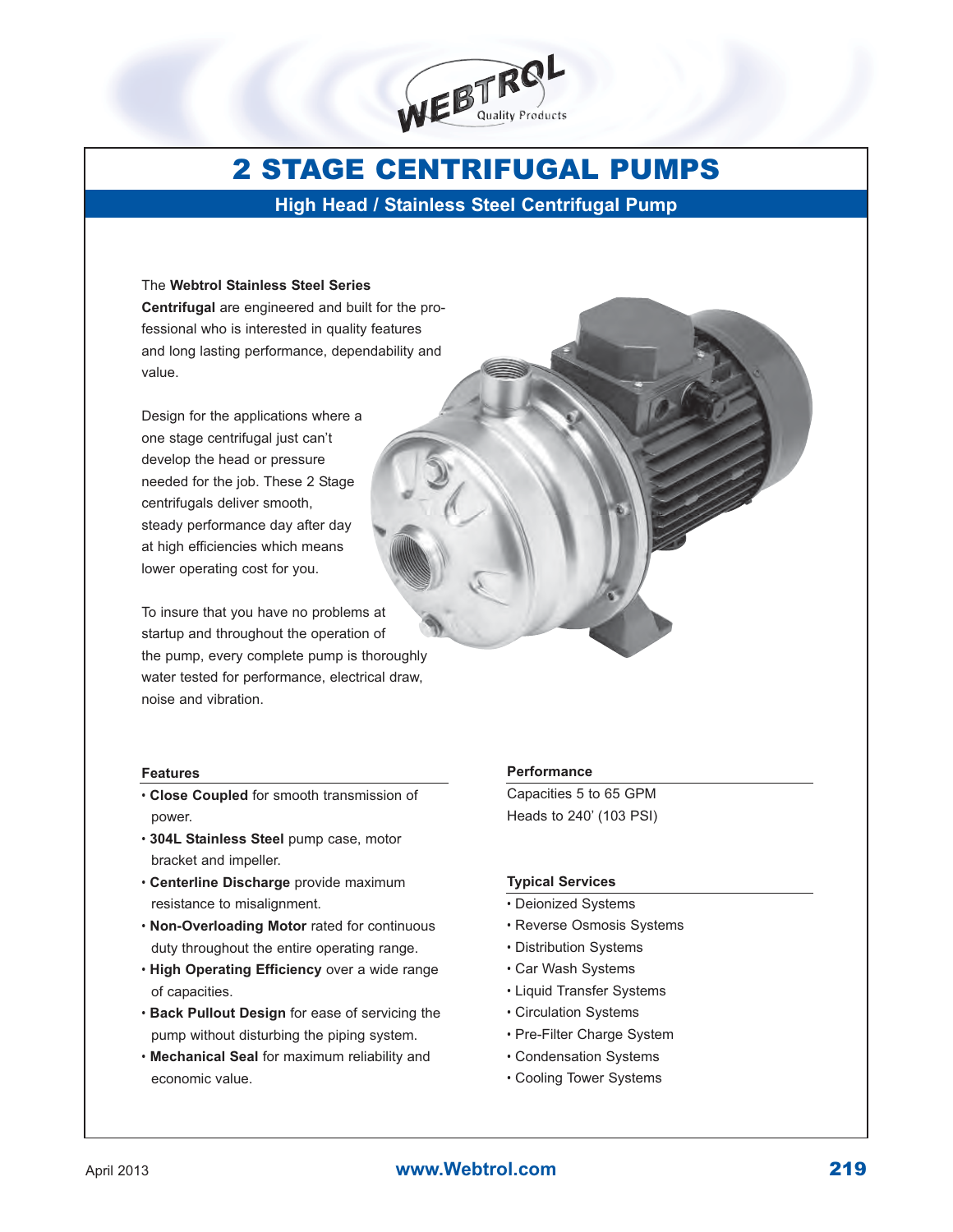

### **HIGH HEAD, 2 STAGE STAINLESS STEEL, CENTRIFUGAL SPECIFICATIONS**



### **2TC Models**

| Size:                  | Suction   | 2TC7020 1 1/4" NPT<br>2TC7030 1 1/4" NPT<br>2TC12030 1 1/4" NPT<br>2TC20050 1 1/2" NPT                                                                                                                                    |  |  |  |  |  |  |  |  |  |
|------------------------|-----------|---------------------------------------------------------------------------------------------------------------------------------------------------------------------------------------------------------------------------|--|--|--|--|--|--|--|--|--|
|                        | Discharge | All Models 1" NPT                                                                                                                                                                                                         |  |  |  |  |  |  |  |  |  |
| <b>Liquid Handled:</b> |           | Type of liquid Clean Water<br>Temperature of Liquid212 Degrees (F) Max.<br>Max. Working Pressure125 PSI                                                                                                                   |  |  |  |  |  |  |  |  |  |
| <b>Materials:</b>      |           | Casing 304L Stainless<br>Impeller 304L Stainless<br>Shaft 304L Stainless<br>Bracket Aluminum or Cast Iron<br>Mechanical Seal Carbon/Ceramic                                                                               |  |  |  |  |  |  |  |  |  |
| Motor:                 |           | Type $\ldots \ldots \ldots \ldots \ldots$ . TEFC/IP55<br>Speed 3450 RPM (2 pole)<br>Phase / Voltage 3 Phase 230/460V<br>Housing $\ldots \ldots \ldots \ldots$ . Aluminum<br>Rotation Clockwise when viewed from motor end |  |  |  |  |  |  |  |  |  |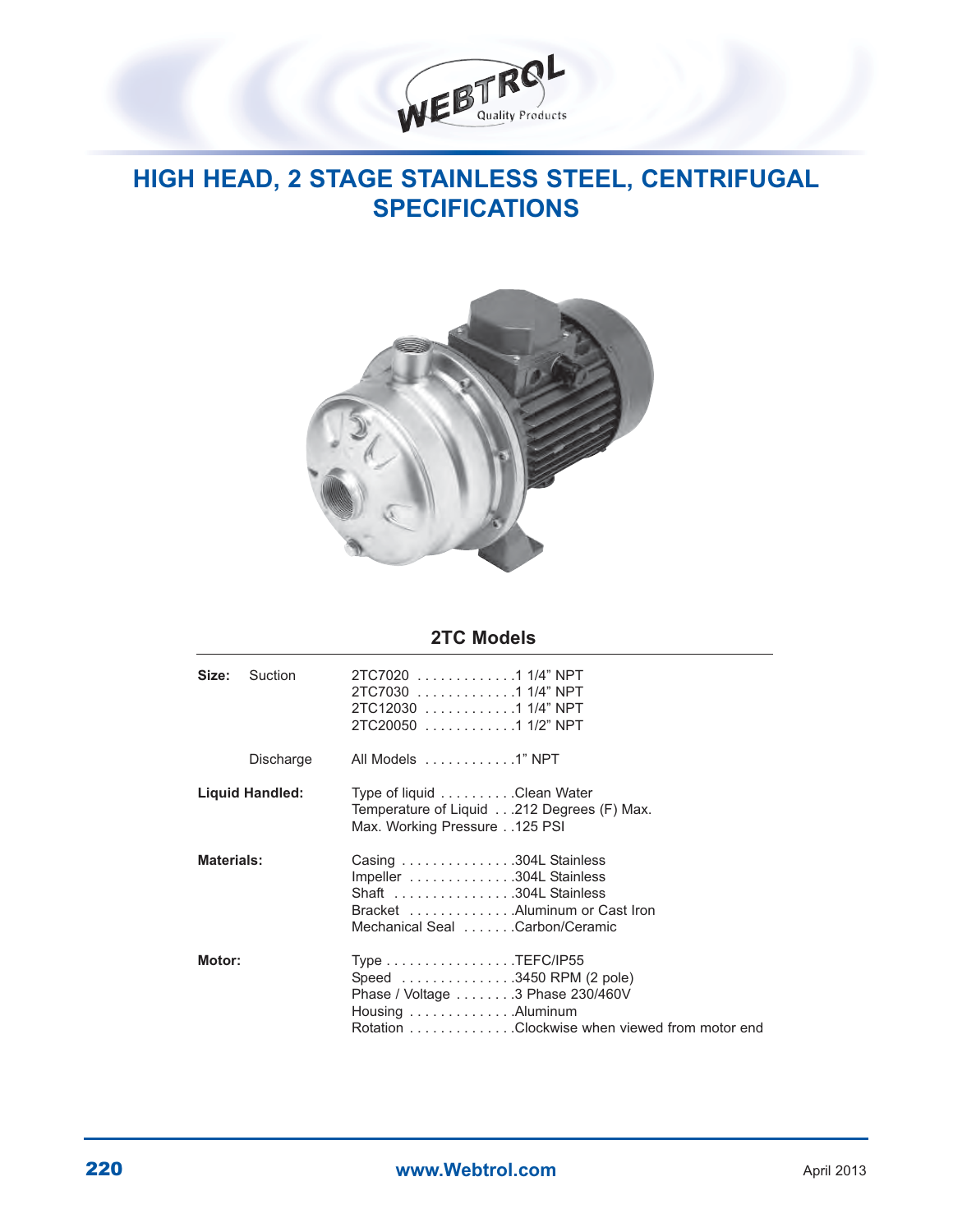

**2TC SERIES FAMILY CURVES**

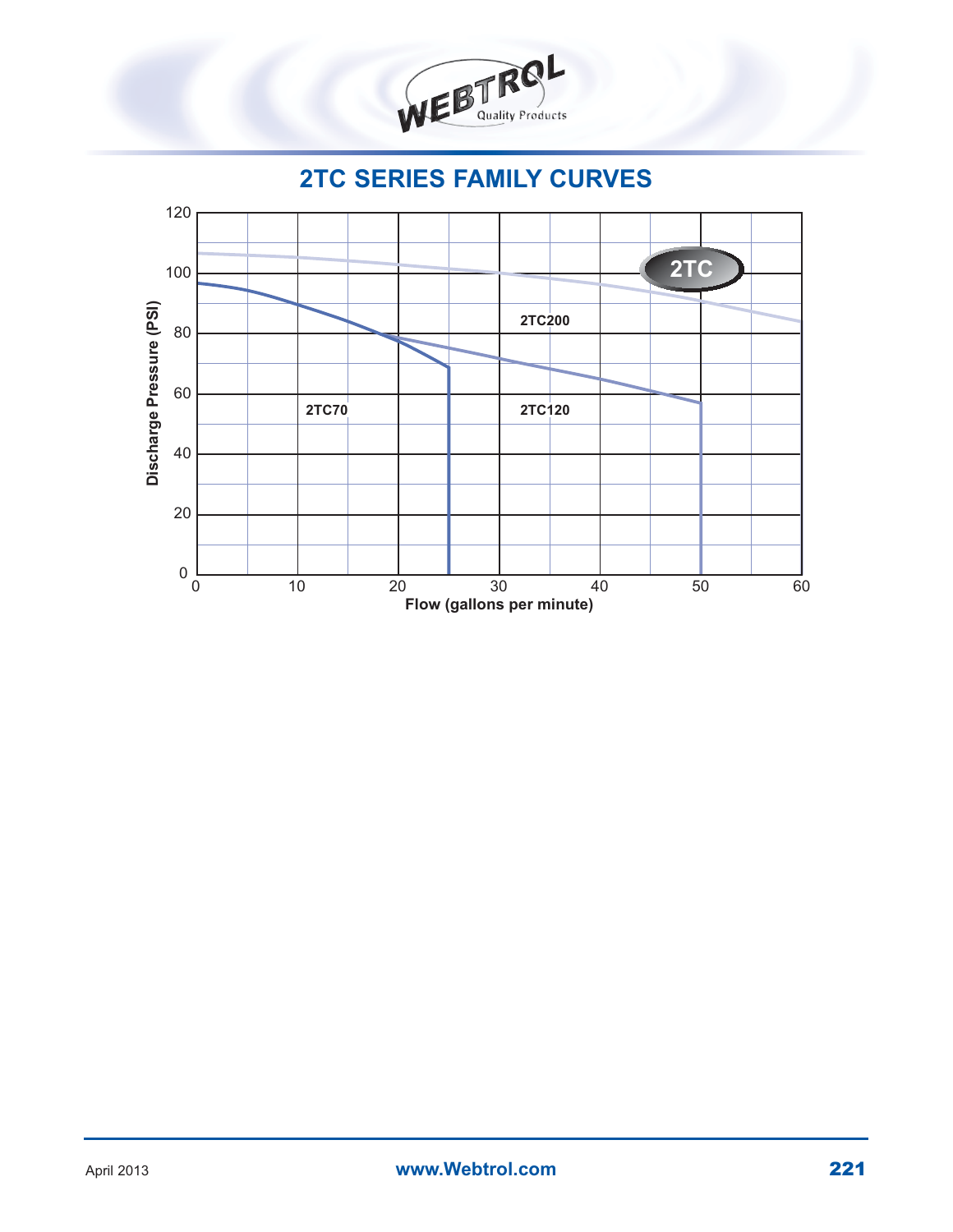

## **HIGH HEAD, 2 STAGE CENTRIFUGAL CURVES - 2TC Series**



Note:

Curves are based on 60 Hz 3450 rpm motors. 50 Hz 2875 rpm curves are available. These curves are for general guidance only, individual pump curves are available upon request. A certified curve may be requested for an additional cost. Webtrol will build pumps to fit your specific needs, contact factory for pricing.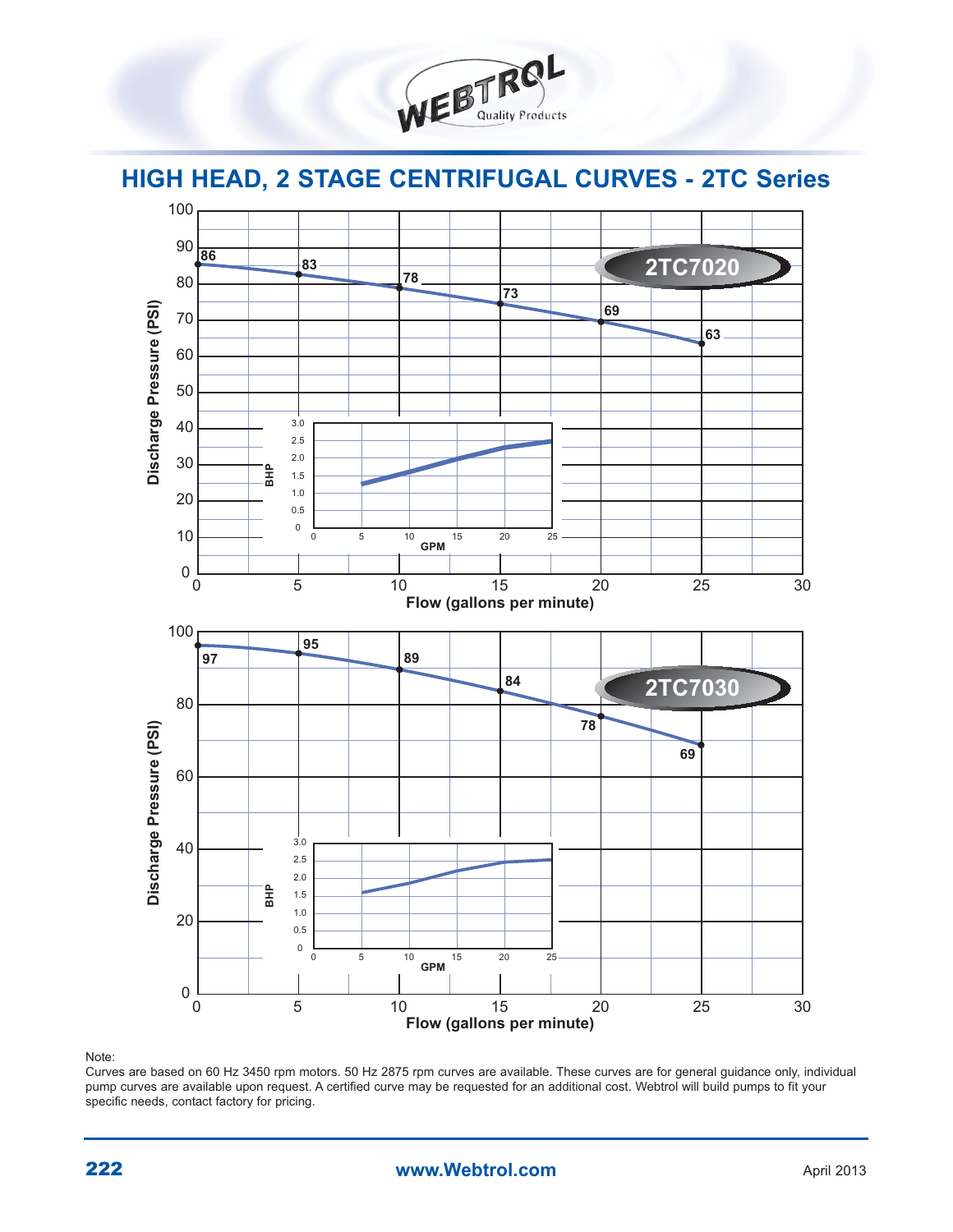



Note:

Curves are based on 60 Hz 3450 rpm motors. 50 Hz 2875 rpm curves are available. These curves are for general guidance only, individual pump curves are available upon request. A certified curve may be requested for an additional cost. Webtrol will build pumps to fit your specific needs, contact factory for pricing.